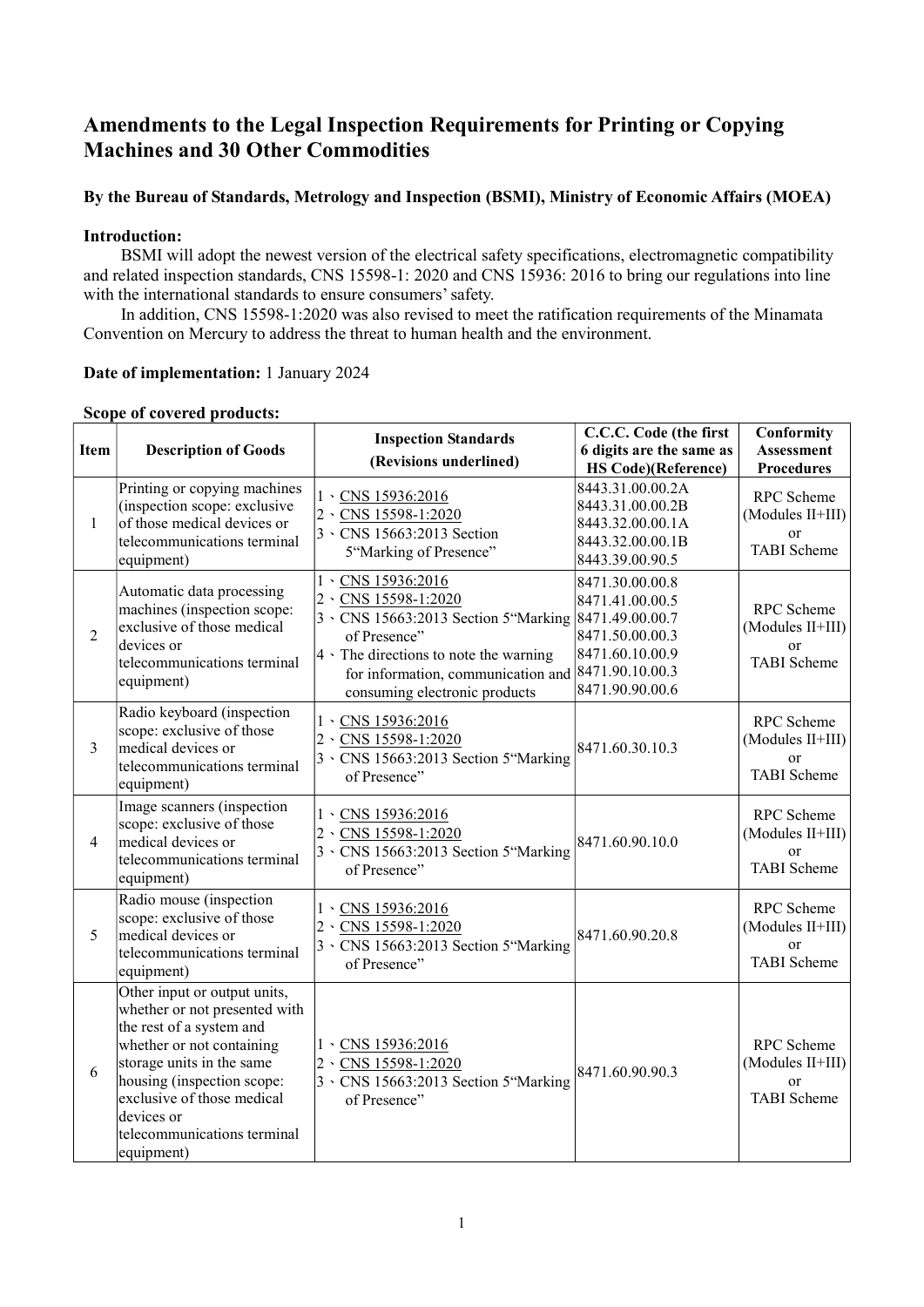| $\overline{7}$ | Automatic teller machines<br>(inspection scope: exclusive<br>of those medical devices or<br>telecommunications terminal<br>equipment)                                                                                                                                                                      | $1 \cdot$ CNS 15936:2016<br>CNS 15598-1:2020<br>$2 \cdot$<br>3 \CNS 15663:2013 Section 5"Marking<br>of Presence"                                                                                                                                    | 8472.90.50.00.3                                          | RPC Scheme<br>(Modules II+III)<br>or<br><b>TABI</b> Scheme   |
|----------------|------------------------------------------------------------------------------------------------------------------------------------------------------------------------------------------------------------------------------------------------------------------------------------------------------------|-----------------------------------------------------------------------------------------------------------------------------------------------------------------------------------------------------------------------------------------------------|----------------------------------------------------------|--------------------------------------------------------------|
| 8              | Static converters for automatic<br>data processing machines and<br>units thereof, and<br>telecommunication apparatus<br>(inspection scope:<br>only adapters convertible from<br>AC to DC, excluding those<br>designed for HI-END audio,<br>medical devices or<br>telecommunications terminal<br>equipment) | $1 \cdot$ CNS 15936:2016<br>2 \CNS 15598-1:2020<br>3 \ CNS 15663:2013 Section 5"Marking<br>of Presence"                                                                                                                                             | 8504.40.20.00.3A                                         | RPC Scheme<br>(Modules II+III)                               |
| 9              | Other power supply,<br>exchangeable type (inspection<br>scope:<br>only adapters convertible from<br>AC to DC, excluding those<br>designed for HI-END audio,<br>medical devices or<br>telecommunications terminal<br>equipment)                                                                             | $1 \cdot$ CNS 15936:2016<br>2 \CNS 15598-1:2020<br>3 \CNS 15663:2013 Section 5"Marking<br>of Presence"                                                                                                                                              | 8504.40.91.00.7A                                         | RPC Scheme<br>(Modules II+III)                               |
| 10             | Automotive video camera<br>(inspection scope: exclusive<br>of those medical devices or<br>telecommunications terminal<br>equipment)                                                                                                                                                                        | $1 \cdot$ CNS 15936:2016<br>2 \CNS 15598-1:2020<br>3 \CNS 15663:2013 Section 5"Marking 8525.80.90.90.5B<br>of Presence"                                                                                                                             | 8525.80.90.10.2B                                         | RPC Scheme<br>$(Modules II+III)$<br>or<br><b>TABI</b> Scheme |
| 11             | Monitors used in an automatic<br>data processing (inspection<br>scope: exclusive of those<br>medical devices or<br>telecommunications terminal<br>equipment)                                                                                                                                               | $1.$ CNS 15936:2016<br>2 \CNS 15598-1:2020<br>3 \ CNS 15663:2013 Section 5"Marking<br>of Presence"<br>4 \ The directions to note the warning<br>for information, communication and<br>consuming electronic products                                 | 8528.42.00.00.7<br>8528.52.00.00.4                       | RPC Scheme<br>(Modules II+III)<br>or<br><b>TABI</b> Scheme   |
| 12             | Head-mounted monitors used<br>in an automatic data<br>processing (inspection scope:<br>exclusive of those medical<br>devices or<br>telecommunications terminal<br>equipment)                                                                                                                               | 1 \CNS 15936:2016<br>2 \CNS 15598-1:2020<br>3 \CNS 15663:2013 Section 5"Marking 8528.52.00.00.4A<br>of Presence"<br>4 \ The directions to note the warning<br>for information, communication and  9504.50.00.90.3B<br>consuming electronic products | 8528.42.00.00.7A<br>9504.50.00.10.0B<br>9504.50.00.19.1B | RPC Scheme<br>(Modules II+III)<br>or<br><b>TABI</b> Scheme   |
| 13             | Drafting tables and machines<br>fitted with data processing<br>system, whether or not<br>automatic (inspection scope:<br>exclusive of those medical<br>devices or<br>telecommunications terminal<br>equipment)                                                                                             | $1 \cdot$ CNS 15936:2016<br>2 \CNS 15598-1:2020<br>3 \ CNS 15663:2013 Section 5"Marking<br>of Presence"                                                                                                                                             | 9017.10.10.00.9                                          | RPC Scheme<br>(Modules II+III)<br>or<br>TABI Scheme          |
| 14             | Drafting machines for data<br>processing system (inspection<br>scope: exclusive of those<br>medical devices or<br>telecommunications terminal<br>equipment)                                                                                                                                                | $1 \cdot$ CNS 15936:2016<br>$2 \cdot$<br>CNS 15598-1:2020<br>3 \ CNS 15663:2013 Section 5 "Marking<br>of Presence"                                                                                                                                  | 9017.20.10.00.7                                          | RPC Scheme<br>(Modules II+III)<br>or<br>TABI Scheme          |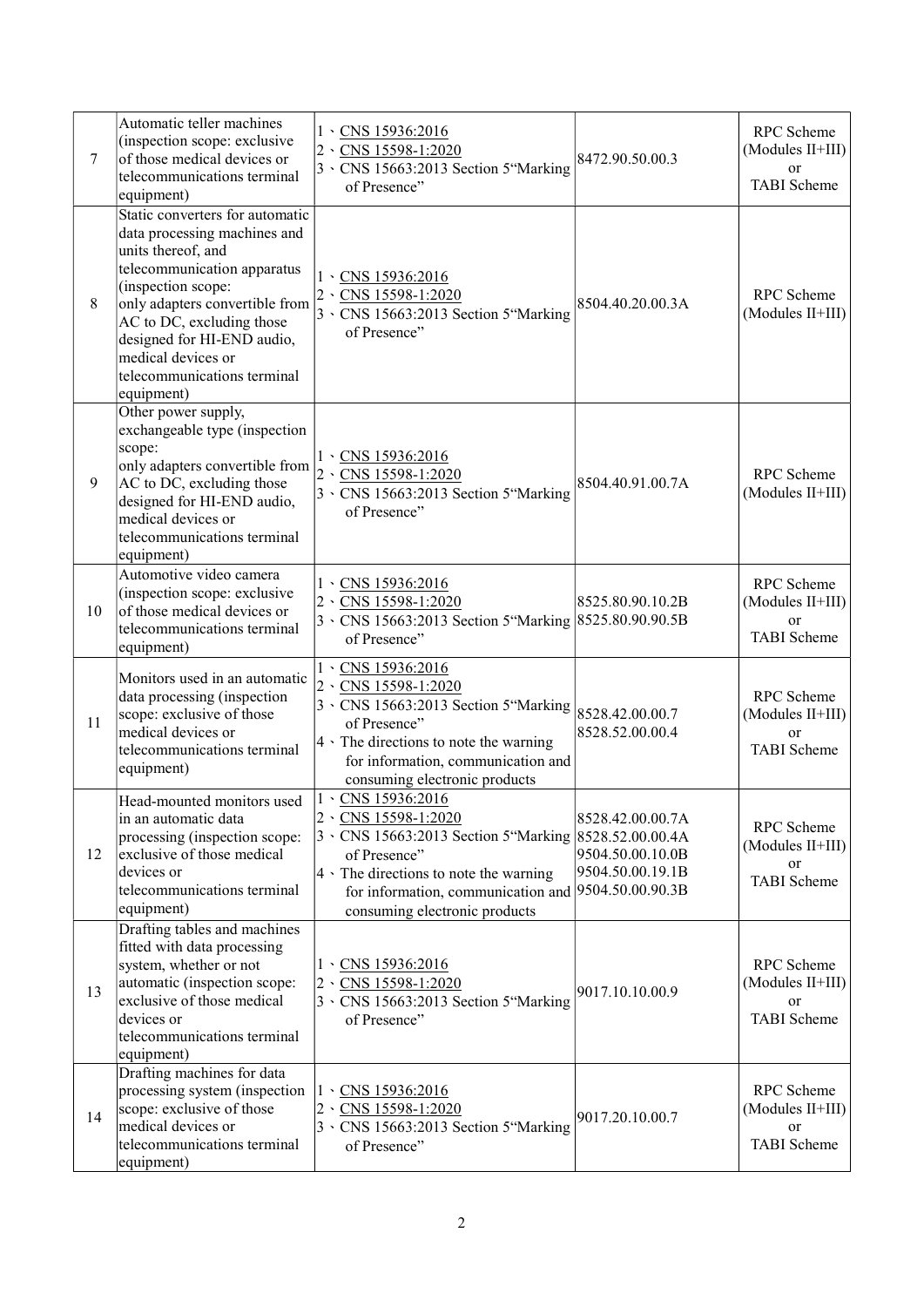| 15 | Electronic calculators<br>(inspection scope: exclusive<br>of those medical devices or<br>telecommunications terminal<br>equipment)                               | $1 \cdot$ CNS 15936:2016<br>2 \CNS 15598-1:2020<br>3 \CNS 15663:2013 Section 5"Marking 8470.29.00.00.2<br>of Presence" | 8470.10.10.00.1<br>8470.10.20.00.9<br>8470.21.00.00.0<br>8470.30.00.00.9<br>8470.90.00.00.6 | Declaration of<br>Conformity |
|----|------------------------------------------------------------------------------------------------------------------------------------------------------------------|------------------------------------------------------------------------------------------------------------------------|---------------------------------------------------------------------------------------------|------------------------------|
| 16 | Cash registers (inspection<br>scope: exclusive of those<br>medical devices or<br>telecommunications terminal<br>equipment)                                       | $1 \cdot$ CNS 15936:2016<br>2 \CNS 15598-1:2020<br>3 \ CNS 15663:2013 Section 5"Marking<br>of Presence"                | 8470.50.00.00.4                                                                             | Declaration of<br>Conformity |
| 17 | Wired keyboard (inspection<br>scope: exclusive of those<br>medical devices or<br>telecommunications terminal<br>equipment)                                       | $1.$ CNS 15936:2016<br>2 \CNS 15598-1:2020<br>3 \CNS 15663:2013 Section 5"Marking<br>of Presence"                      | 8471.60.30.90.6                                                                             | Declaration of<br>Conformity |
| 18 | Hard disc devices (inspection<br>scope: exclusive of those<br>medical devices or<br>telecommunications terminal<br>equipment)                                    | $1 \cdot$ CNS 15936:2016<br>2 \CNS 15598-1:2020<br>3 \ CNS 15663:2013 Section 5 "Marking<br>of Presence"               | 8471.70.10.10.5                                                                             | Declaration of<br>Conformity |
| 19 | Soft disc devices (inspection<br>scope: exclusive of those<br>medical devices or<br>telecommunications terminal<br>equipment)                                    | $1 \cdot$ CNS 15936:2016<br>2 \CNS 15598-1:2020<br>3 \ CNS 15663:2013 Section 5"Marking<br>of Presence"                | 8471.70.10.20.3                                                                             | Declaration of<br>Conformity |
| 20 | Optical disc devices<br>(inspection scope: exclusive<br>of those medical devices or<br>telecommunications terminal<br>equipment)                                 | $1 \cdot$ CNS 15936:2016<br>2 \CNS 15598-1:2020<br>3 \CNS 15663:2013 Section 5"Marking<br>of Presence"                 | 8471.70.10.30.1                                                                             | Declaration of<br>Conformity |
| 21 | Other magnetic disc devices<br>(inspection scope: exclusive<br>of those medical devices or<br>telecommunications terminal<br>equipment)                          | $1.$ CNS 15936:2016<br>2 \CNS 15598-1:2020<br>3 \ CNS 15663:2013 Section 5 "Marking<br>of Presence"                    | 8471.70.10.90.8                                                                             | Declaration of<br>Conformity |
| 22 | Other storage units (inspection<br>scope: exclusive of those<br>medical devices or<br>telecommunications terminal<br>equipment)                                  | 1 \CNS 15936:2016<br>2 \CNS 15598-1:2020<br>3 \ CNS 15663:2013 Section 5 "Marking<br>of Presence"                      | 8471.70.90.00.0                                                                             | Declaration of<br>Conformity |
| 23 | Other units of automatic data<br>processing machines<br>(inspection scope: exclusive<br>of those medical devices or<br>telecommunications terminal<br>equipment) | $1 \cdot$ CNS 15936:2016<br>2 \CNS 15598-1:2020<br>3 \ CNS 15663:2013 Section 5 "Marking<br>of Presence"               | 8471.80.00.00.7                                                                             | Declaration of<br>Conformity |
| 24 | Magnetic or optical readers<br>(inspection scope: exclusive<br>of those medical devices or<br>telecommunications terminal<br>equipment)                          | $1 \cdot$ CNS 15936:2016<br>2 \CNS 15598-1:2020<br>3 \CNS 15663:2013 Section 5"Marking<br>of Presence"                 | 8471.90.30.00.9                                                                             | Declaration of<br>Conformity |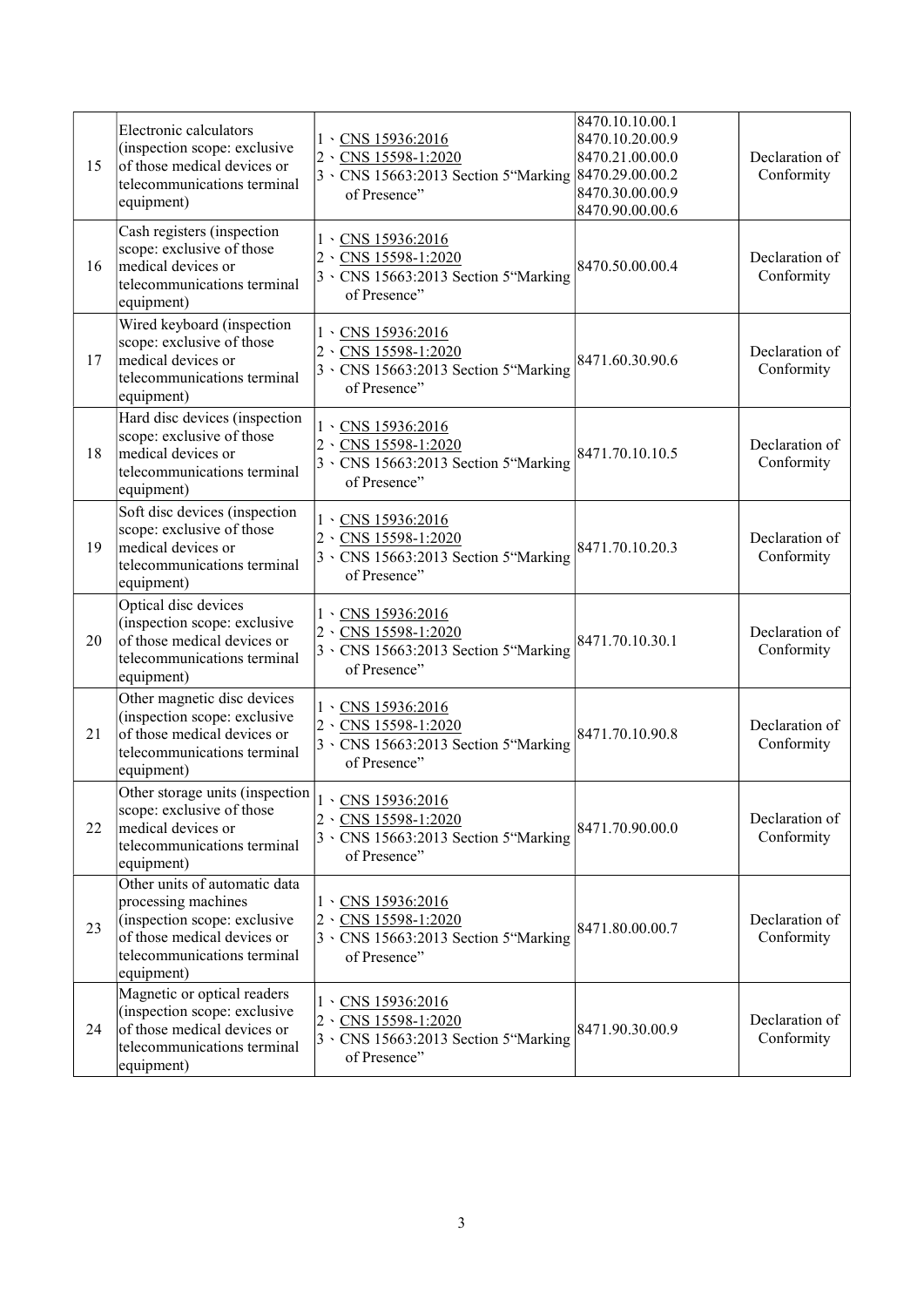| 25 | Data transcribing machines<br>for inputting into data<br>processing machines<br>(inspection scope: exclusive<br>of those medical devices or<br>telecommunications terminal<br>equipment)                                                                                                        | $1 \cdot$ CNS 15936:2016<br>CNS 15598-1:2020<br>$ 2 \rangle$<br>3 \ CNS 15663:2013 Section 5 "Marking<br>of Presence"                 | 8471.90.40.00.7 | Declaration of<br>Conformity |
|----|-------------------------------------------------------------------------------------------------------------------------------------------------------------------------------------------------------------------------------------------------------------------------------------------------|---------------------------------------------------------------------------------------------------------------------------------------|-----------------|------------------------------|
| 26 | Typewriters (inspection scope:<br>exclusive of those medical<br>devices or<br>telecommunications terminal<br>equipment)                                                                                                                                                                         | 1 \CNS 15936:2016<br>$2 \cdot$ CNS 15598-1:2020<br>3 \ CNS 15663:2013 Section 5 "Marking<br>of Presence"                              | 8472.90.70.10.7 | Declaration of<br>Conformity |
| 27 | Word-processing machines<br>(inspection scope: exclusive<br>of those medical devices or<br>telecommunications terminal<br>equipment)                                                                                                                                                            | $1 \cdot$ CNS 15936:2016<br>2 \CNS 15598-1:2020<br>3 \ CNS 15663:2013 Section 5 "Marking<br>of Presence"                              | 8472.90.70.20.5 | Declaration of<br>Conformity |
| 28 | Class B main board of<br>computers and add-on cards<br>with I/O port; except for fax<br>card, modem card, fax/<br>modem card and other add-on<br>card with communication<br>function(inspection scope:<br>exclusive of those medical<br>devices or<br>telecommunications terminal<br>equipment) | $1 \cdot$ CNS 15936:2016<br>2 \CNS 15598-1:2020<br>3 \ CNS 15663:2013 Section 5 "Marking<br>of Presence"                              | 8473.30.00.00.6 | Declaration of<br>Conformity |
| 29 | Machines for the reception,<br>conversion and transmission<br>or regeneration of voice,<br>images or other data.<br>(including router, bridge,<br>switch, hub, gateway,<br>exclusive of those medical<br>devices or<br>telecommunications terminal<br>equipment))                               | $1 \cdot$ CNS 15936:2016<br>$2 \cdot$ CNS 15598-1:2020<br>3 \ CNS 15663:2013 Section 5 "Marking<br>of Presence"                       | 8517.62.00.00.5 | Declaration of<br>Conformity |
| 30 | Digital still image video<br>cameras and digital cameras<br>(inspection scope: exclusive<br>of those medical devices or<br>telecommunications terminal<br>equipment)                                                                                                                            | 1 \CNS 15936:2016<br>$ 2 \rangle$<br>CNS 15598-1:2020<br>$3 \cdot$ CNS 15663:2013 Section 5 "Marking 8525.80.21.90.9"<br>of Presence" | 8525.80.21.10.6 | Declaration of<br>Conformity |
| 31 | <b>Electrical machines with</b><br>translation or dictionary<br>functions (inspection scope:<br>exclusive of those medical<br>devices or<br>telecommunications terminal<br>equipment)                                                                                                           | $1 \cdot$ CNS 15936:2016<br>CNS 15598-1:2020<br>$2 \cdot$<br>3 \ CNS 15663:2013 Section 5"Marking<br>of Presence"                     | 8543.70.91.00.3 | Declaration of<br>Conformity |

Description of the two kinds of conformity assessment procedures

## 1. Registration of Product Certification (RPC) Scheme: Modules II+III

Under the II+III combination of modules used in this scheme, domestic manufacturers or importers must have their products type-tested in advance (Module II) by the BSMI or BSMI-designated testing laboratories before applying for registration of their products. Manufacturers or importers will also be required to ensure by declaration (Module III, conformity-to-type declaration) that all products made at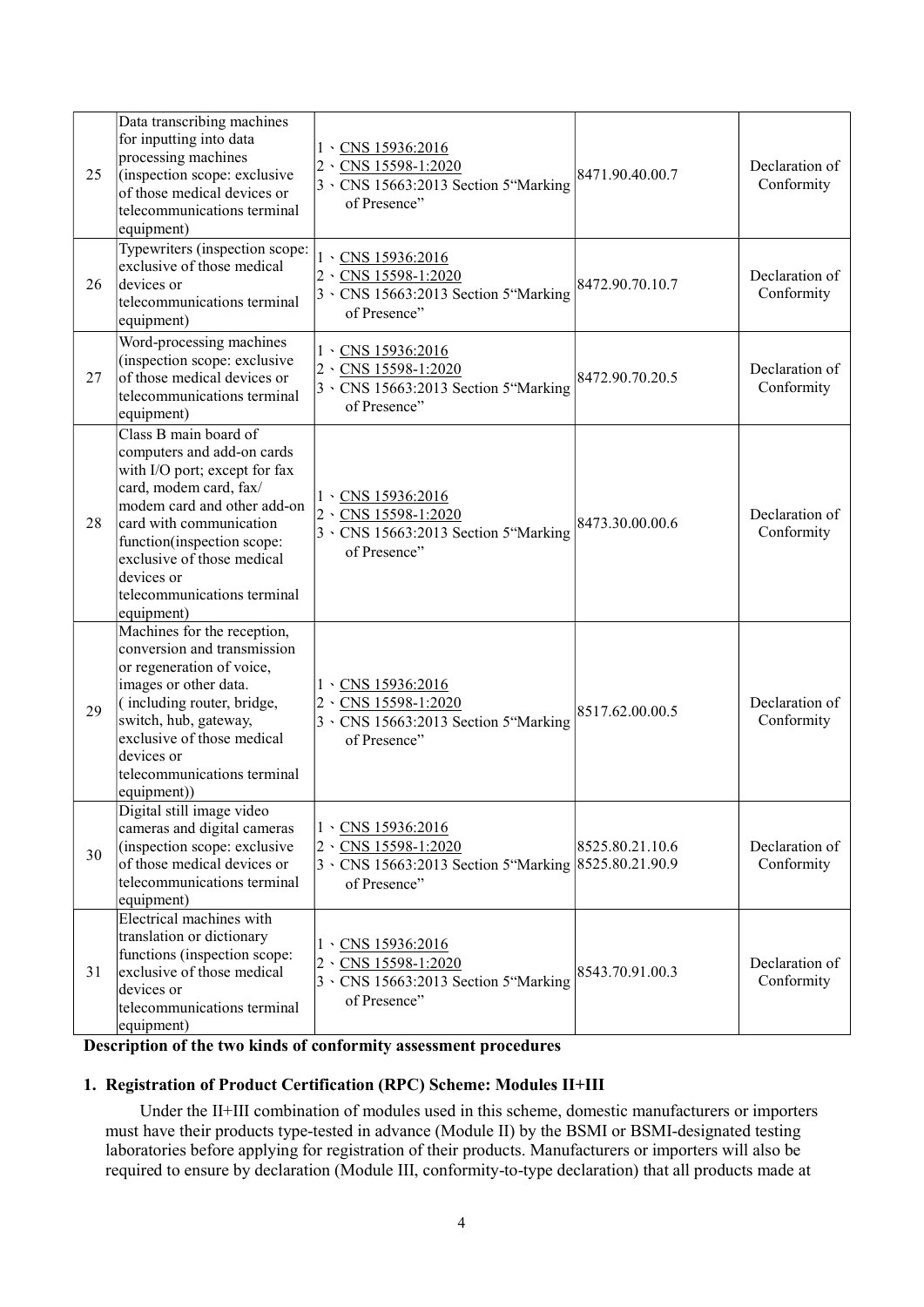their manufacturing facilities or imported are in conformity with the prototypes submitted for type-test at Module II stage.

#### 2. Type-Approved Batch Inspection (TABI) Scheme

Under this procedure, manufacturers or importers shall have their products type-tested by the BSMI or BSMI-designated testing laboratories, and file an application for Type Approval to the BSMI or its branches.

After manufacturers or importers obtain a Type Approval certificate, they are required to file an application for batch inspection to the BSMI each time before their products are released from the production premises or arrive at the port of entry. The BSMI will then review the application and the related documents while additional samples may be required for further testing if it is deemed necessary.

After the products have passed the inspection, they will be allowed to use the Commodity Inspection Mark with the letter 'T' and the identification number given by the BSMI. The application fee for the Type Approval is NT\$3,500, and a Type Approval certificate is valid for three years. The fees for type testing vary by products and depend on the fee policies of the testing laboratories.

### 3. Declaration of Conformity (DoC) Scheme

The manufacturer or importer shall obtain test repost from a BSMI-designated laboratory, prepare relevant technical documents, and shall draw up a Declaration of Conformity. Both the technical documents and Declaration of Conformity shall be kept by the manufacturer or importer for an applicable period.

The manufacturer or importer shall apply to the BSMI or its branch for registration and a registration number for the DoC marking.

The DoC marking printed by the manufacturer or importer must be affixed to the body of the products.

4. Further information about the three schemes is also available on the BSMI website at https://www.bsmi.gov.tw/wSite/lp?ctNode=9768&CtUnit=4132&BaseDSD=7&mp=2

### Locations to apply for Registration of Product Certification or Type-Approved Batch Inspection: The BSMI or its branches.

#### Time required for Registration of Product Certification:

14 working days. (This period does not include the time for corrective actions by the applicant due to deficiencies in the documents or samples. Extra seven working days may be required if additional tests are required.)

#### Related requirements:

- 1. The revised inspection standards listed in the table will come into force on the date of announcement and the current inspection standards will become invalid from 1 January 2024. The applicable inspection schemes, conformity assessment modules of RPC and duration of certificates for the commodities above will remain unchanged. For a commodity described in a declaration of conformity declaration of conformity will be invalid from 1 January 2025 if declaration of conformity are not updated according to the revised inspection standards before 31 December 2024.
- 2. The gateway of item 29 will be subject to mandatory inspection from 1 January 2024.
- 3. The column of import regulation codes 8471.90.90.00.6, 8472.90.50.00.3, 9017.10.10.00.9 and 9017.20.10.00.7 will be changed to C02 since the announcement date.
- 4. The National Certification Bodies (NCBs) and their associated CB Testing Laboratories (CBTLs) under IECEE CB Scheme are allowed to apply for registration to the BSMI. Testing report(s) and certificate(s) issued by the registered NCBs and CBTLs may be transferred to the BSMI required test report(s) by the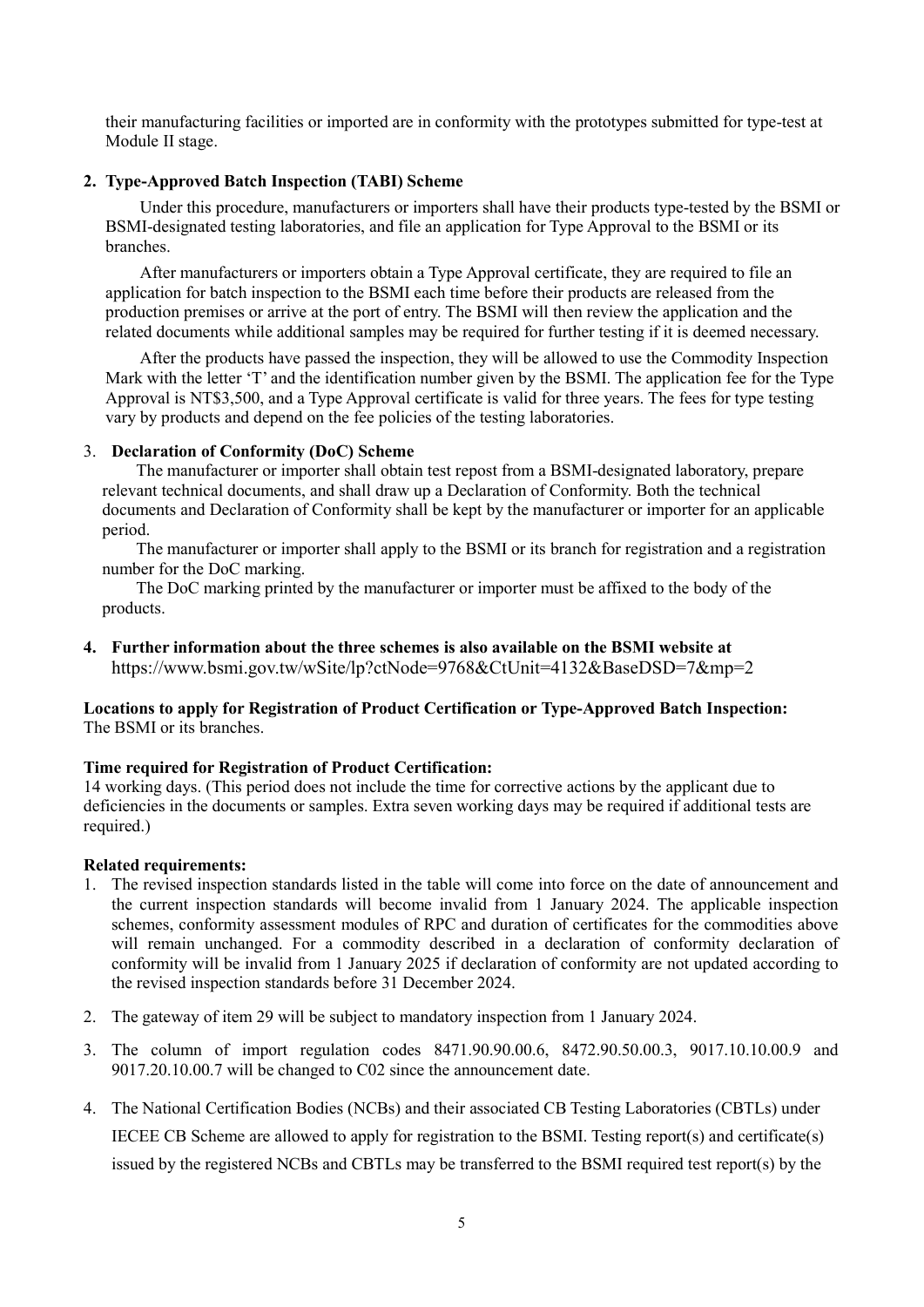BSMI-designated domestic laboratories according to the related procedures.

- 5. From the date of announcement, the BSMI can accept applications for registration of product certification and type approval of listed products. BSMI will issue RPC or type approval certificates to the applicants whose products meet all the requirements. For products included in the inspection scope for the first time, the certificate is valid for three years from the date of issuance (if the date of issuance is before 31 December 2023, it will be counted from 1 January 2024).
- 6. Those commodities using AC power source, rechargeable lithium batteries or affixed power altering devices shall be conformed to safety testing requirements CNS 15598-1.
- 7. The listed products use button-type batteries to provide power shall comply with the relevant provisions of the CNS 15598-1 standard for button-type batteries.
- 8. The listed products with personal music players features must comply with section 10.6 of CNS 15598-1.
- 9. The listed products with electronic displays features must comply with the provisions of section 7.2 of CNS 15598-1: 2020.
- 10. For the requirement of Section 5 "Marking of presence" of CNS 15663, the certificate holders of the commodities shall clearly mark the presence condition of the restricted substances on the body, packages, stickers, or the instruction books of the commodities. Those who utilize website as a means to announce the presence condition of the restricted substances of the commodities shall clearly mark the website address on the body, packages, stickers, or the instruction books of the commodities, instead.
- 11. The Commodity Inspection Mark:
- (1) The Commodity Inspection Mark shall be printed by the certificate holders. The identification number of the Commodity Inspection Mark consists of "Letter (R or T)," "Designated Code (five digits)" and the presence conditions of the restricted substance (e.g., RoHS or RoHS (XX,XX)).
- (2) The identification number shall be placed below or to the right of the graphic symbol and the presence conditions of the restricted substance shall be indicated in the second row.
- (3) The size of the Mark can be applied proportionally on a prominent location of the commodities. The Mark shall use materials that are not easily altered, and the content shall be in a clearly identifiable and indelible form affixed permanently to the commodity.
- (4) For RPC scheme, the examples of the Commodity Inspection Mark are listed below:



(5) For TABI scheme, the examples of the Commodity Inspection Mark are listed below:



(6) "RoHS" indicates the content of restricted substance(s), other than exemptions stated in CNS 15663, does not exceed the reference percentage value of presence condition.

"RoHS  $(XX,XX)$ " indicates the content of restricted substance(s) (element XX, element XX, ...), other than exemptions stated in CNS 15663, exceeds the reference percentage value of presence condition.

The restricted substances: indicates Pb, Cd, Hg,  $Cr^{+6}$ , PBB, and PBDE.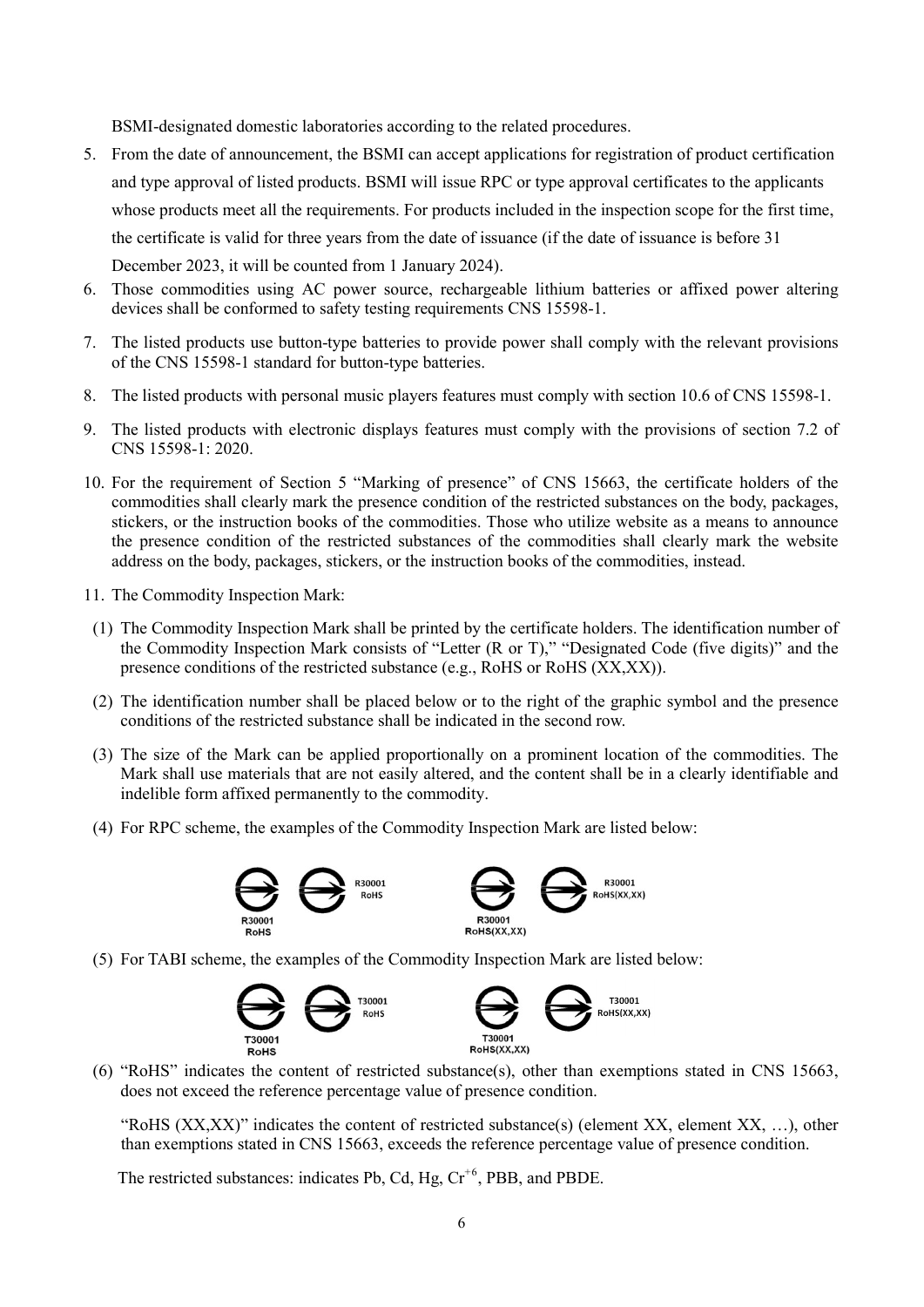Example:

- RoHS (Pb): indicates that the Pb percentage content in certain parts of the commodity exceeds the reference percentage value of presence condition.
- RoHS (Cd,  $Cr^{+6}$ , PBB): indicates that the Cd,  $Cr^{+6}$ , and PBB percentage content in certain parts of the commodity exceed the reference percentage value of presence condition respectively.
- 12. The C.C.C. Code listed in the table are used for reference only. The commodity shall still comply with the requirements before entering into the market, even though its C.C.C. Code is identified differently by the Customs Administration, Ministry of Finance or Bureau of Foreign Trade, Ministry of Economic Affairs.
- 13. The inspection standards of the commodities listed in the table shall be the version published in this announcement. If any updated version is available, the BSMI shall publish the implementation date of the updated version in further announcements.
- 14. Commodities with combined features or multifunctional products shall comply with the respective inspection standards.
- 15. The medical equipment described in the table indicates the medical equipment regulated under the Pharmaceutical Affairs Act.
- 16. The telecommunications terminal equipment mentioned in the table is the telecommunications terminal equipment regulated under in the Telecommunications Act.
- 17. The listed commodities that have obtained the vehicle safety testing report issued by the certification institutions authorized by the Ministry of Transportation and Communications are not within the scope of the inspection items required by the BSMI.